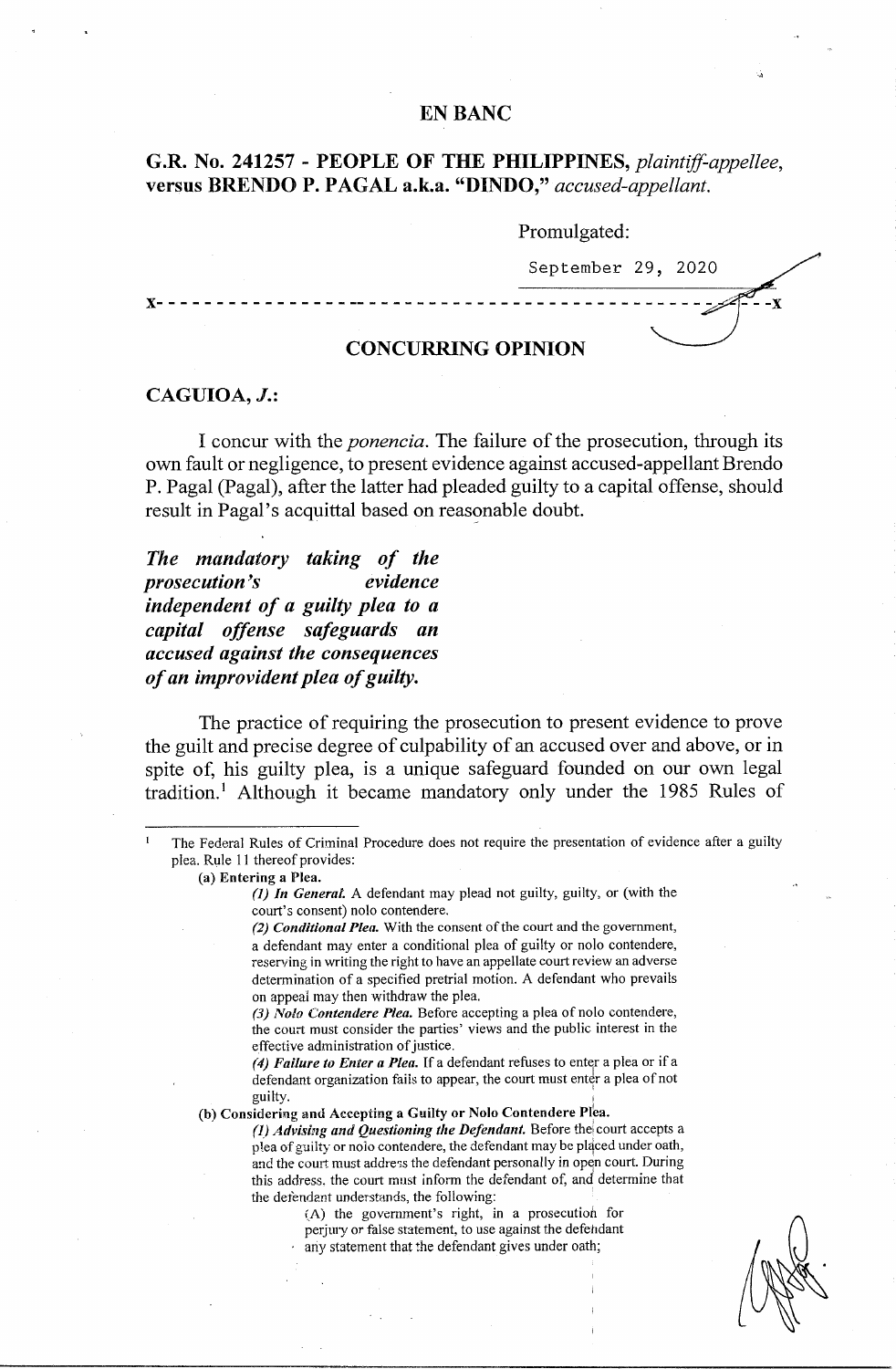## Concurring Opinion 2 G.R. No. 241257

Criminal Procedure, the taking of evidence despite the guilty plea of an accused has been an established practice in our jurisdiction  $-$  even in the absence of such requirement in the rules of procedure prevailing at that time.<sup>2</sup>

In the 1906 case of *US* v. *Talbanos3 (Talbanos),* despite therein accused's guilty plea to a charge for murder, the Court of First Instance in the Province of Samar called witnesses to ascertain factual matters in the case. Holding that the judge was correct in ordering the presentation of evidence since therein accused pleaded guilty to a charge for an offense where the penalty may be death, the Court remanded the case for compliance with the proper procedure for taking the testimony of a witness: 4

> (B) the right to plead not guilty, or having already so pleaded, to persist in that plea;

(C) the right to a jury trial;

(D) the right to be represented by counsel-and if necessary have the court appoint counsel-at trial and at every other stage of the proceeding;

(E) the right at trial to confront and cross-examine adverse witnesses, to be protected from compelled self-incrimination, to testify and present evidence, and to compel the attendance of witnesses;

(F) the defendant's waiver of these trial rights if the court accepts a plea of guilty or nolo contendere;

(G) the nature of each charge to which the defendant is pleading;

(H) any maximum possible penalty, including imprisonment, fine, and term of supervised release;

(I) any mandatory minimum penalty;

(J) any applicable forfeiture;

(K) the court's authority to order restitution;

(L) the court's obligation to impose a special assessment;

(M) in determining a sentence, the court's obligation to calculate the applicable sentencing-guideline range and to consider that range, possible departures under the Sentencing Guidelines, and other sentencing factors under 18 U.S.C. §3553(a);

(N) the terms of any plea-agreement provision waiving the right to appeal or to collaterally attack the sentence; and

(0) that, if convicted, a defendant who is not a United States citizen may be removed from the United States, denied citizenship, and denied admission to the United States in the future.

(2) *Ensuring That a Plea Is Voluntary.* Before accepting a plea of guilty or nolo contendere, the court must address the defendant personally in open court and determine that the plea is voluntary and did not result from force, threats, or promises (other than promises in a plea agreement). *(3) Determining the Factual Basis/or a Plea.* Before entering judgment on a guilty plea, the court must determine that there is a factual basis for the plea.

- In 1900, US colonial officials issued General Order No. 58, the relevant provision of which reads: SECTION 25. A plea of guilty can be put in only by the defendant himself in open court. The court may at any time before judgment upon a plea of guilty, permit it to be withdrawn and a plea of not guilty substituted.
	- 1940 RULES OF COURT, Rule 114, Sec. 5, and 1964 RULES OF COURT, Rule 118, Sec. 5 provide: SECTION 5. Plea of Guilty - *Determination of Punishment*. - Where the defendant pleads guilty to a complaint or information, if the court accepts the plea and has discretion as to the punishment for the offense, it may hear witnesses to determine what punishment shall be imposed.

6 Phil. 541 ( 1906).

2

4

SECTION 32 of General Order No. 58 provides: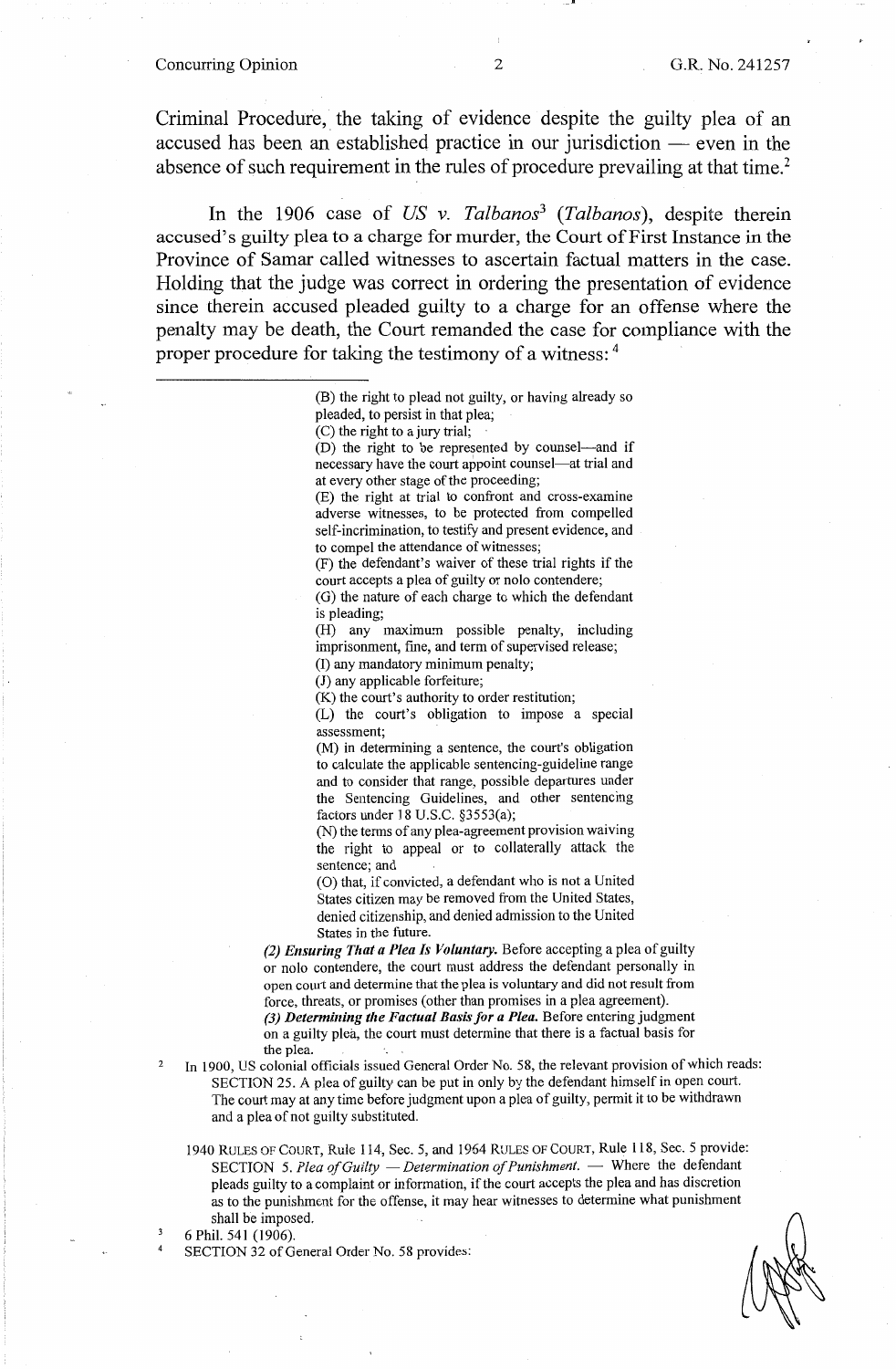**Notwithstanding the plea of guilty so entered by the defendant, the court, evidently desiring to be advised upon all the facts of these case, called four witnesses for the purpose probably of ascertaining for itself the degree of culpability of the defendant as well as for the purpose of fixing the grade of punishment to be inflicted under the brigandage law.** During the examination of these four witnesses the court made some memoranda of the facts to which these witnesses testified; the court made no effort to record the specific questions nor the answer to the same. This memorandum of the court was united with the record which was brought to this court.

#### **xxxx**

It is argued that this court ought not to consider the notes made by the judge in the form above indicated as evidence taken in this cause, for the reason that this evidence, if evidence it may be considered, was not taken in accordance with the requirements of section 32 of General Orders, No. 58 x x x. This leaves the case without any evidence in the record. **The question arises, Can this court affirm a sentence rendered by an inferior court upon a complaint and plea of guilty unsupported by the testimony of witnesses? Can the Courts of First Instance sentence defendants in criminal causes upon the plea of guilty without further proof of the guilt of the defendant?** Section 31 of General Orders, No. 58, provides for the procedure in the trial of a cause where the defendant pleads not guilty. **The procedure for the trial of criminal causes makes no specific provision for the trial of a cause when the defendant pleads guilty. We are of the opinion and so hold that the Courts of First Instance may sentence defendants in criminal causes who plead guilty to the offense charged in the complaint, without the necessity of taking testimony. However, in all cases, and especially in cases where the punishment to be inflicted in severe, the court should be sure that the defendant fully understands the nature of the charges preferred against him and the character of the punishment to be imposed before sentencing him. While there is no law requiring it,** *vet in every case under the plea ofguilty where the penalty may be death it is advisable for the court to call witnesses for the purpose of establishing the guilt and the degree of culpability of the defendant.* **This, however, must be left to the discretion of the trial court.** Nevertheless, if the trial court shall deem it necessary and advisable to examine witnesses in any case where the defendant pleads guilty, he should comply in the taking of said testimony with said section 32 of General Orders, No. 58.<sup>5</sup>

Supra note 3 at 542-543. Emphasis and underscoring supplied.

In courts of first instance or similar jurisdiction each witness must be duly sworn and his testimony reduced to writing as a deposition by the court or under its direction. The deposition must state the name, residence, and occupation of the witness. It must contain all questions put to the witness and his answers thereto. If a question put is objected to and the objection be either over-ruled or sustained, the fact of objection and its nature, together with the ground on which it shall have been sustained or over-ruled must be stated, or if a witness declines to answer a question put, the fact and the proceedings taken thereon shall be entered in the record. The deposition must be read to the witness and made to conform to what he declares to be the truth. He must sign the same, or, if he refuses, his reason for such refusal must be stated. It must also be signed by the magistrate and certified by the clerk. In cases where an official stenographer is engaged, the testimony and proceedings may be taken by him in shorthand, and it will not be necessary to read the testimony to the witness nor for the latter to sign the same; but a transcript of the record made by the official stenographer and certified as correct by him shall be prima facie a correct statement of such testimony and proceedings.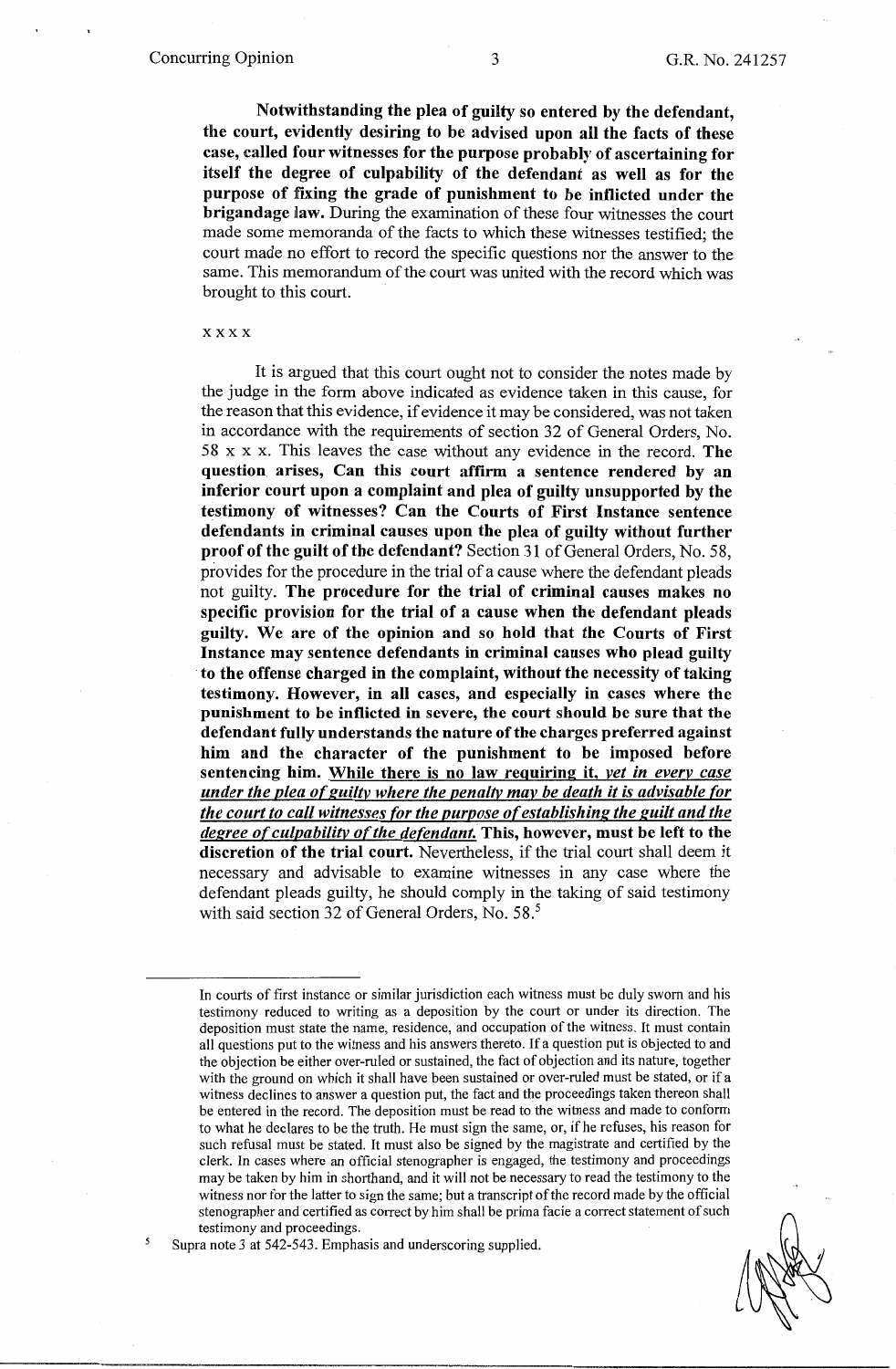In· *US* v. *Rota6 (Rota),* after therein accused had pleaded guilty, the court, over the objection of the defense, permitted the prosecution to introduce testimony to support the allegations in the complaint. The Supreme Court, in said case, reiterated the *Talbanos.* doctrine:

**.. L** 

It is contended that the judgment and sentence of the trial court should be reversed -

First, because testimony was taken over the objection of the defendant.

Second, because the trial court of its own motion, set aside the judgment originally pronounced, and called the accused to the witness stand to testify in his own behalf.

#### **xxxx**

**There is no provision of law which prohibits the taking of testimony where the accused enters a plea of "guilty," and that procedure is the proper and prudent course, especially in cases where grave crimes are charged, and where the court is required to exercise its discretion in imposing a more or less severe penalty in view of all the circumstances attending the commission of the crime.** In discussing this question in the case of the United States vs. Talbanos (6 Phil. Rep., 541), it was said (p. 543):

The procedure for the trial of criminal causes makes no specific provision for the trial of a cause when the defendant pleads guilty. We are of the opinion, and so hold,. that the Courts of First Instance may sentence defendants in criminal causes who plead guilty to the offense charged in the complaint, without the necessity of taking testimony. However, in all case, and especially in cases where the punishment to be inflicted is severe, the court should be sure that the defendant fully understands the nature of the charges preferred against him and the character of the punishment to be imposed before sentencing him. **While there is no law requiring it, yet in every case under the plea of guilty where the penalty may be death it is advisable for the court to call witnesses for the purpose of establishing the guilt and the degree of culpability of the defendant.** This, however, must be left to the discretion of the trial court.<sup>7</sup>

In the 1915 case of *US v. Agcaoili<sup>8</sup> (Agcaoili)*, the Court echoed *Talbanos* but this time, rationalizing the practice of taking evidence **as a guard against an improvident guilty plea.** The Court remanded the case to the trial court for reception of evidence:

No evidence was taken at the trial and after a careful examination of the whole record we cannot rid our minds of a reasonable doubt as to whether the accused did or did not thoroughly understand the precise nature and effect of his plea upon arraignment. \Ve are not wholly satisfied that he

31 Phil. 91 (1915).

<sup>9</sup> Phil. 426 (1907).

Id. at 431-432. Emphasis and underscoring supplied.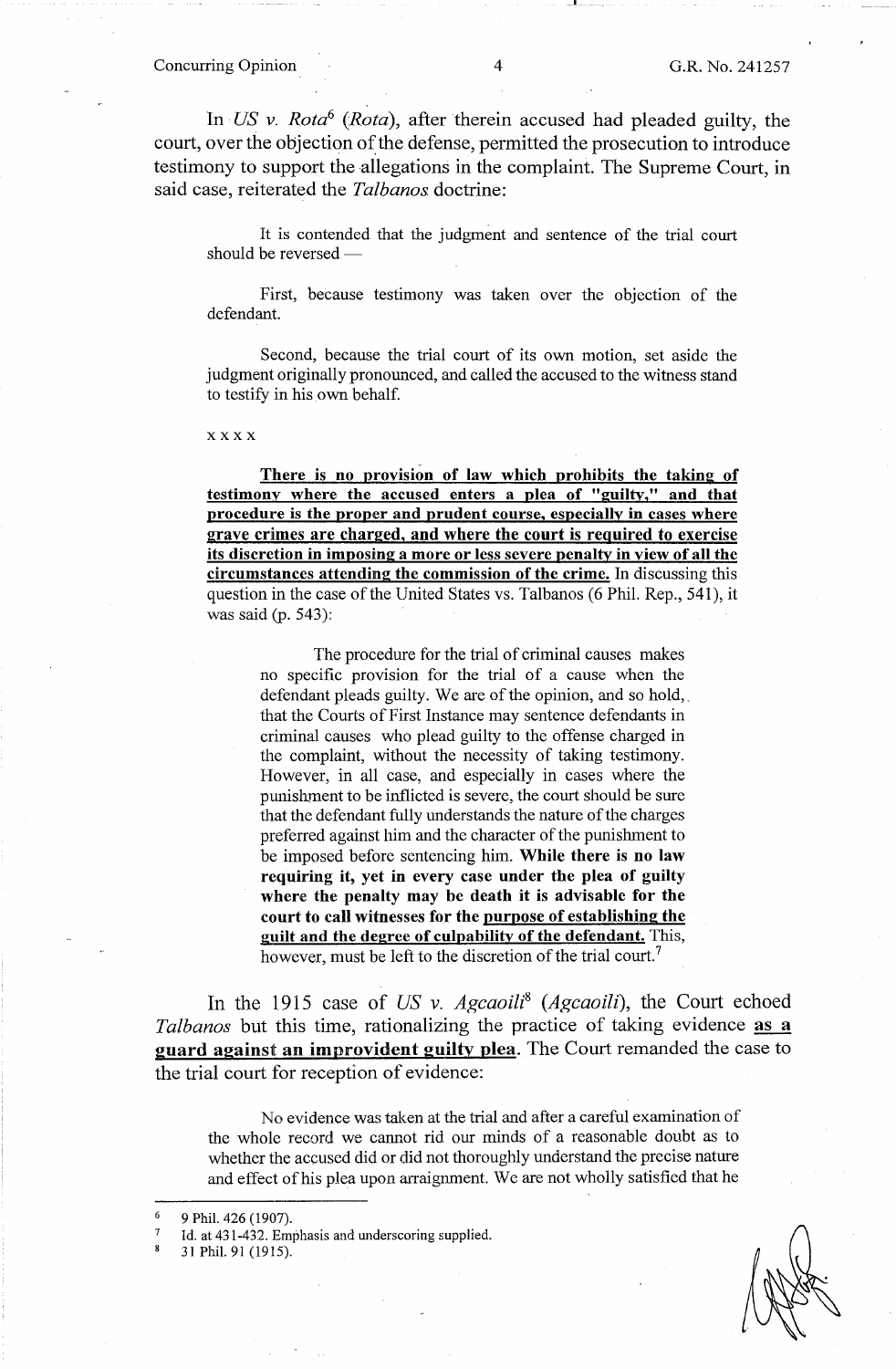understood that in pleading "guilty" of the crime charged in the information, he pleaded guilty to its commission marked with all the aggravating circumstances alleged therein x x x.

xxxx

In this connection we deem it proper to invite attention to the rule of practice recommended in the cases of United States v. Talbanos (6 Phil. Rep., 541), and United States v. Rota (9 Phil. Rep., 426). xx x

### xxxx

**While it is true that a \_judgment convicting and sentencing a defendant may lawfully be pronounced upon a solemn plea of "guilty" in open court and on arraignment, entered by the accused with full knowledge of the meaning and effect of his plea,** *nevertheless.* **where the complaint charges a capital offense, the possibility of misunderstanding or mistake in so grave a matter, justifies and in most instances** *requires*  **the taking of such available evidence in support of the allegations of the information as the trial judge may deem necessary to remove all reasonable possibility that the accused might have. entered his plea of "guilty" improvidently, or without a clear and precise understanding of its meaning and effect.<sup>9</sup>**

In *US v. Jamad*<sup>10</sup> (*Jamad*), when the Attorney-General asked for a clarification as to the practice of admitting evidence after a plea of guilty of therein accused, the Court, reiterating the *Talbanos* doctrine, settled the issue, ruling as follows:

Our experience has taught us that it not infrequently happens that, upon arraignment, accused persons plead "guilty" to the commission of the gravest offenses, qualified by marked aggravating circumstances, when in truth and in fact they intend merely to admit that they committed the act or acts charged in the complaint, and have no thought of admitting the technical charges of aggravating circumstances. It not infrequently happens that after a formal plea of "guilty" it develops under the probe of the trial judge, or in the course of the statement of the accused made at the time of the entry of his plea, or upon the witness stand, that the accused, while admitting the commission of the acts charged in the information, believes or pretends to believe that these acts were committed under such circumstances as to exempt him in whole or in part from criminal liability. Clearly, a formal plea of guilty entered under such circumstances is not sufficient to sustain a conviction of the aggravated crime charged in the information.

**As will readily be understood, the danger of the entry of improvident pleas of this kind is greatly augmented in cases wherein the accused is a member of an uncivilized tribe, or a densely ignorant man who speaks a dialect unknown to his own lawyer, to the trial judge, and to the court officers other than the interpreter. In the course of the last fifteen years we have had before us a number of instances wherein members of uncivilized tribes have pleaded guilty to the commission of crimes marked with one or more aggravating circumstances, for which** 

<sup>&</sup>lt;sup>9</sup> Id. at 92-94. Emphasis and underscoring supplied.<br><sup>10</sup> 37 Phil. 305 (1917).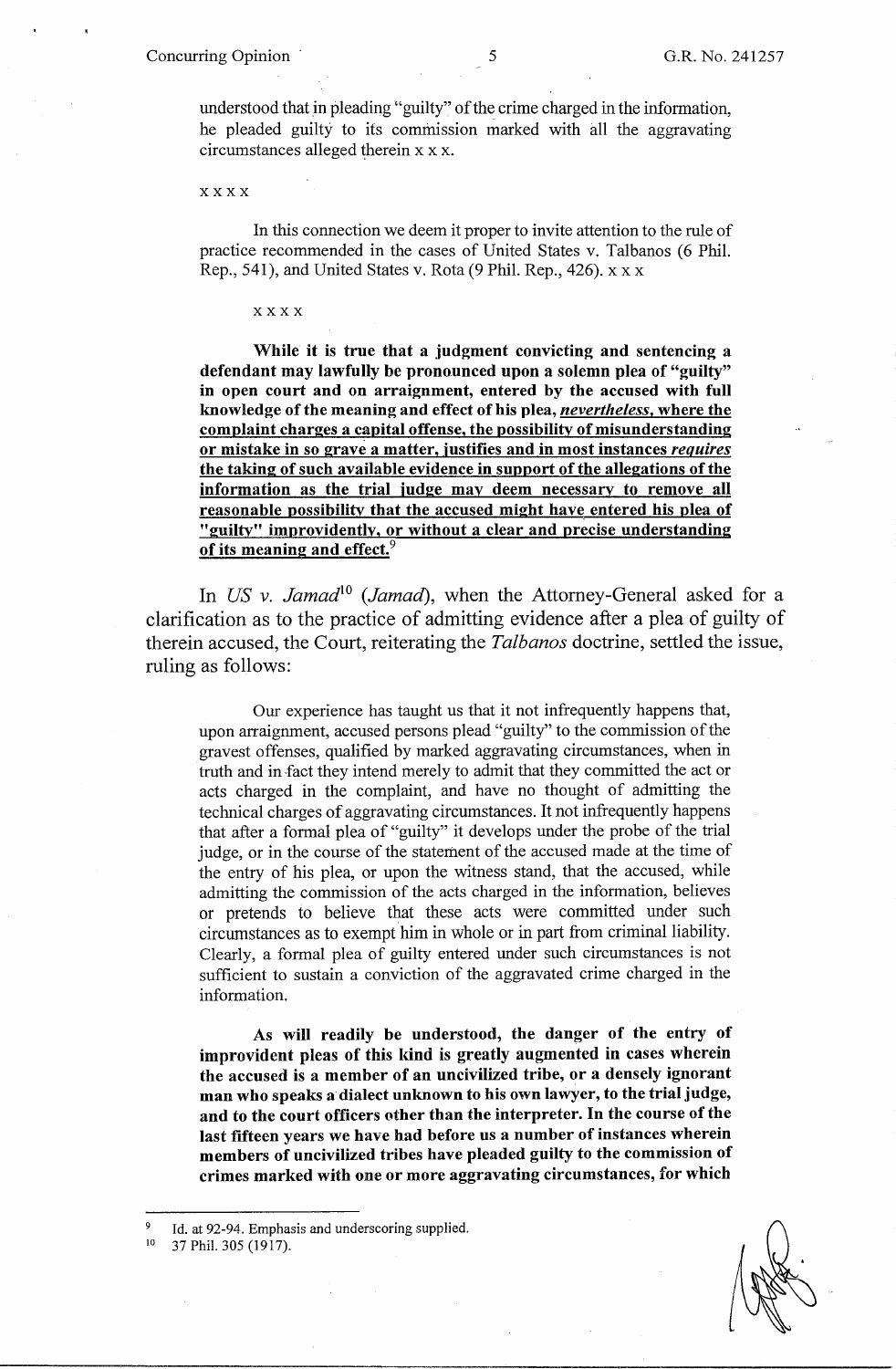**the prescribed penalty is that of death, life imprisonment, or a long**  term of imprisonment. In not a few of these cases the evidence, taken **under the rule of practice in this jurisdiction, has disclosed the fact that the crimes actually committed were not marked with the aggravating circumstances set forth in the information, and in some cases it has developed that the accused was either wholly or partially exempt from criminal liability.** 

xxxx

We may say then, in response to the request for a ruling on this subject by the Attorney-General:

(1) The essence of the plea of guilty in a criminal trial is that the accused, on arraignment, admits his guilt freely, voluntarily, and with full knowledge of the consequences and meaning of his act, and with a clear understanding of the precise nature of the crime or crimes charged in the complaint or information.

(2) Such a plea of guilty, when formally entered on arraigmnent, is sufficient to sustain a conviction of any offense charged in the information, even a capital offense, without the introduction of further evidence, the defendant having himself supplied the necessary proof.

(3) There is nothing in the law in this jurisdiction which forbids the introduction of evidence as to the guilt of the accused, and the circumstances attendant upon the commission of the crime, after the entry of a plea of "guilty."

( 4) Having in mind the danger of the entry of improvident pleas of "guilty" in criminal cases, the prudent and advisable course, especially in cases wherein grave crimes are charged, is to take additional evidence as to the guilt of the accused and the circumstances attendant upon the commission of the crime.

( 5) The better practice would indicate that, when practicable, such additional evidence should be sufficient to sustain a judgment of conviction independently of the plea of guilty, or at least to leave no room for reasonable doubt in the mind of either the trial or the appellate court as to the possibility of a misunderstanding on the part of the accused as to the precise nature of the charges to which he pleaded guilty.

(6) Notwithstanding what has been said, it lies in the sound judicial discretion of the trial judge whether he will take evidence or not in any case wherein he is satisfied that a plea of "guilty" has been entered by the accused, with full knowledge of the meaning and consequences of his act.

(7) But in the event that no evidence is taken, this court, if called upon to review the proceedings had in the court below, may reverse and send back for a new trial, if, on the whole record, a reasonable doubt arises as to whether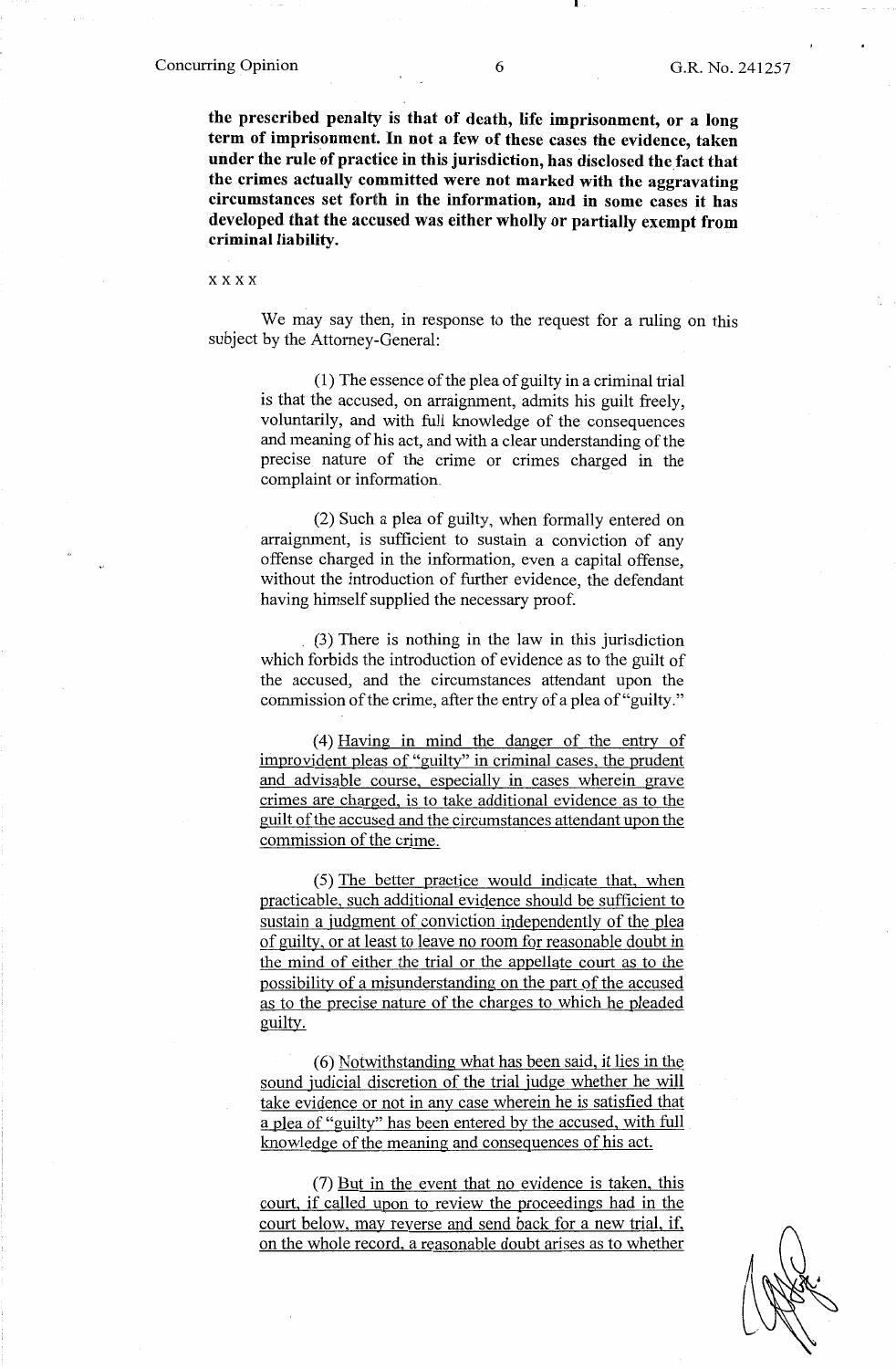# the accused did in fact enter the plea of "guilty" with full knowledge of the meaning and consequences of the act.<sup>11</sup>

*Jamad* further stated that the reason for receiving evidence despite the guilty plea of an accused to a capital offense is:

to establish independently the commission of the crime, or at least to leave no room for reasonable doubt in the mind of either the trial court or this court, on review, as to the possibility that there might have been some misunderstanding on the part of the accused as to the nature of the charges to which he pleaded guilty; and, further, to develop the circumstances surrounding the commission of the crime which justify or require the exercise of a greater or less degree of severity in the imposition of the prescribed penalties. 12

In other words, the Court, in *Talbanos, Rota, Agcaoili,* and *Jamad,*  recognized that personal circumstances such as language barrier and the level of education of the accused may result in an improvident plea of guilt. In some instances, an accused may have committed the act alleged in the information but with none of the aggravating circumstance/s that would qualify the criminal act to a capital offense. The Court likewise acknowledged the reality that if no evidence was presented during trial, then it would have no basis for its review of the case other than the guilty plea of the accused. Since convictions for capital offenses are subject to automatic review by the Supreme Court, then the more prudent course would be to require the presentation of evidence in capital offense cases despite a guilty plea especially since a guilty plea almost always leads to a conviction by the trial court.

Parsed from the foregoing jurisprudential pronouncements, the taking of evidence upon a guilty plea to a capital offense is prudent and proper: (1) to guard against an improvident guilty plea; (2) to establish the guilt of the accused independent of the guilty plea; and (3) to determine the punishment or degree of culpability of the accused.

The wisdom behind the abovementioned cases was later adopted by the Court, as part of its mandated procedure, when the 1985 Rules on Criminal Procedure required the prosecution to prove the guilt of the accused independent of a guilty plea. Section 3, Rule 116 of the 1985 Rules of Criminal Procedure reads:

SECTION 3. *Plea of Guilty to Capital Offense; Reception of Evidence.* — When the accused pleads guilty to a capital offense, the court shall conduct a searching inquiry into the voluntariness and full comprehension of the consequences of his plea and require the prosecution to prove his guilt and the precise degree of culpability. The accused may also present evidence in his behalf.

<sup>11</sup> Id. at 314-318. Emphasis and underscoring supplied.<br><sup>12</sup> Id. at 316-317.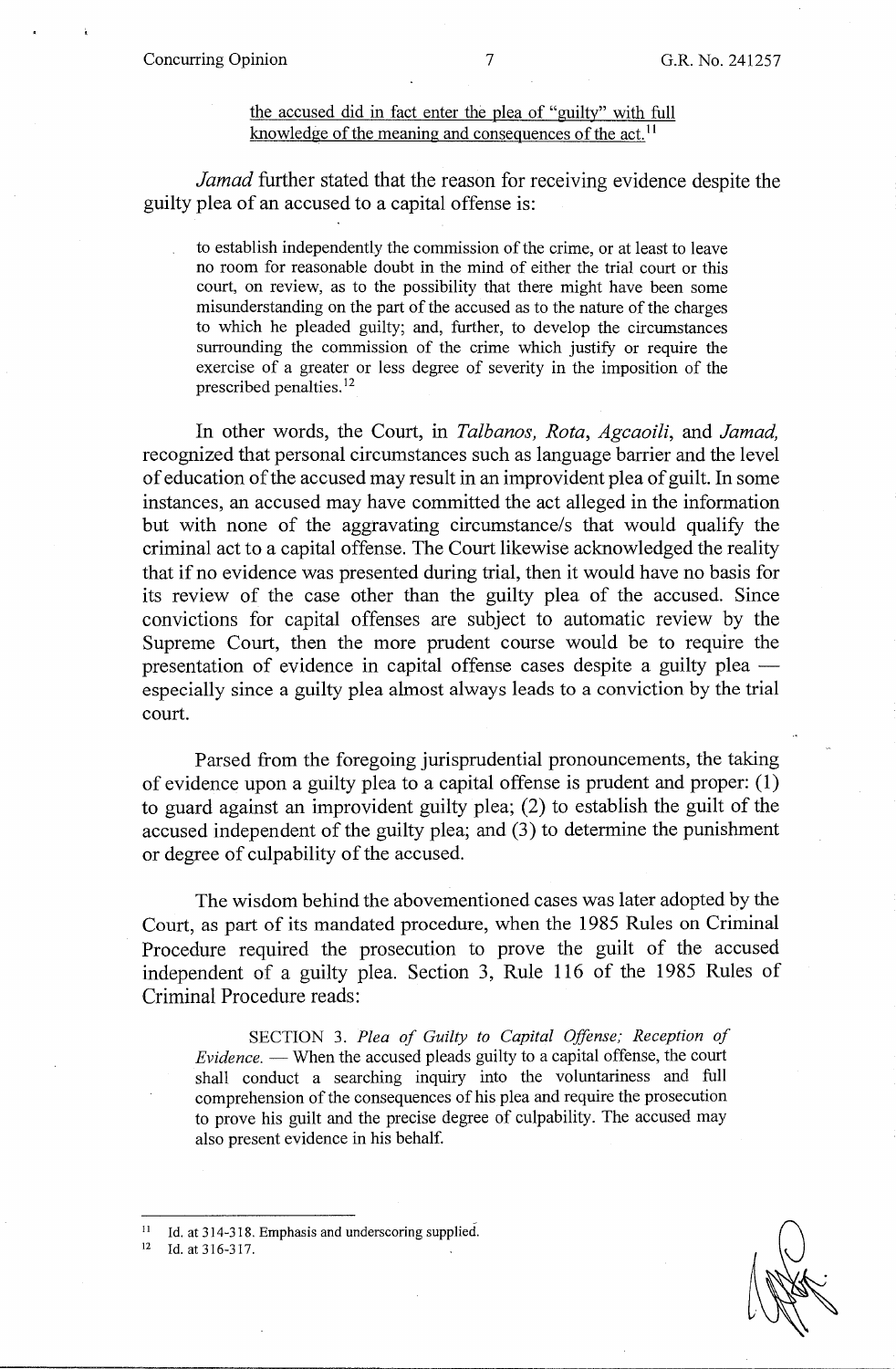#### **Concurring Opinion** 8 **B.R. No. 241257**

Except for the deletion of the word "also" in the last sentence, Section 3, Rule 116 of the 1985 Rules of Criminal Procedure was reproduced verbatim in Section 3, Rule 116 of the 2000 Revised Rules of Criminal Procedure, which provides:

SECTION 3. *Plea of Guilty to Capital Offense; Reception of Evidence.* — When the accused pleads guilty to a capital offense, the court shall conduct a searching inquiry into the voluntariness and full comprehension of the consequences of his plea and require the prosecution to prove his guilt and the precise degree of culpability. The accused may present evidence in his behalf.

Thus, under the current formulation of our rules of procedure, when an accused pleads guilty to a capital offense, the trial court is enjoined to do three things: (1) it must conduct a searching inquiry into the voluntariness and full comprehension of the consequences of his plea; (2) it must require the prosecution to present evidence to prove the guilt of the accused and the precise degree of his culpability; and (3) it must ask the accused if he desires to present evidence in his behalf and allow him to do so if he desires.<sup>13</sup>

Anent the first requirement, the searching inquiry must determine whether the plea of guilt was based on a free and informed judgment. Hence, it must focus on (1) the voluntariness of the plea, and (2) the full comprehension of the consequences of the plea. Although there is no definite and concrete rule as to how a trial judge must conduct a searching inquiry, jurisprudence has developed the following guidelines:

1. Ascertain from the accused himself (a) how he was brought into the custody of the law; (b) whether he had the assistance of a competent counsel during the custodial and preliminary investigations; and (c) under what conditions he was detained and interrogated during the investigations. This is intended to rule out the possibility that the accused has been coerced or placed under a state of duress either by actual threats of physical harm corning from malevolent quarters or simply because of the judge's intimidating robes.

2. Ask the defense counsel a series of questions as to whether he had conferred with, and completely explained to, the accused the meaning and consequences of a plea of guilty.

3. Elicit information about the personality profile of the accused, such as his age, socio-economic status, and educational background, which may serve as a trustworthy index of his capacity to give a free and informed plea of guilty.

4. Inform the accused the exact length of imprisonment or nature of the penalty under the law and the certainty that he will serve such sentence. For not infrequently, an accused pleads guilty in the hope of a lenient treatment or upon bad advice or because of promises of the authorities or parties of a lighter penalty should he admit guilt or express remorse. It is the duty of the judge to ensure that the accused does not labor under these mistaken impressions because a plea of guilty carries with it not only the admission

13 *People v. Nuelan,* G.R. No. 123075, October 8, 2001, 366 SCRA 705, 713.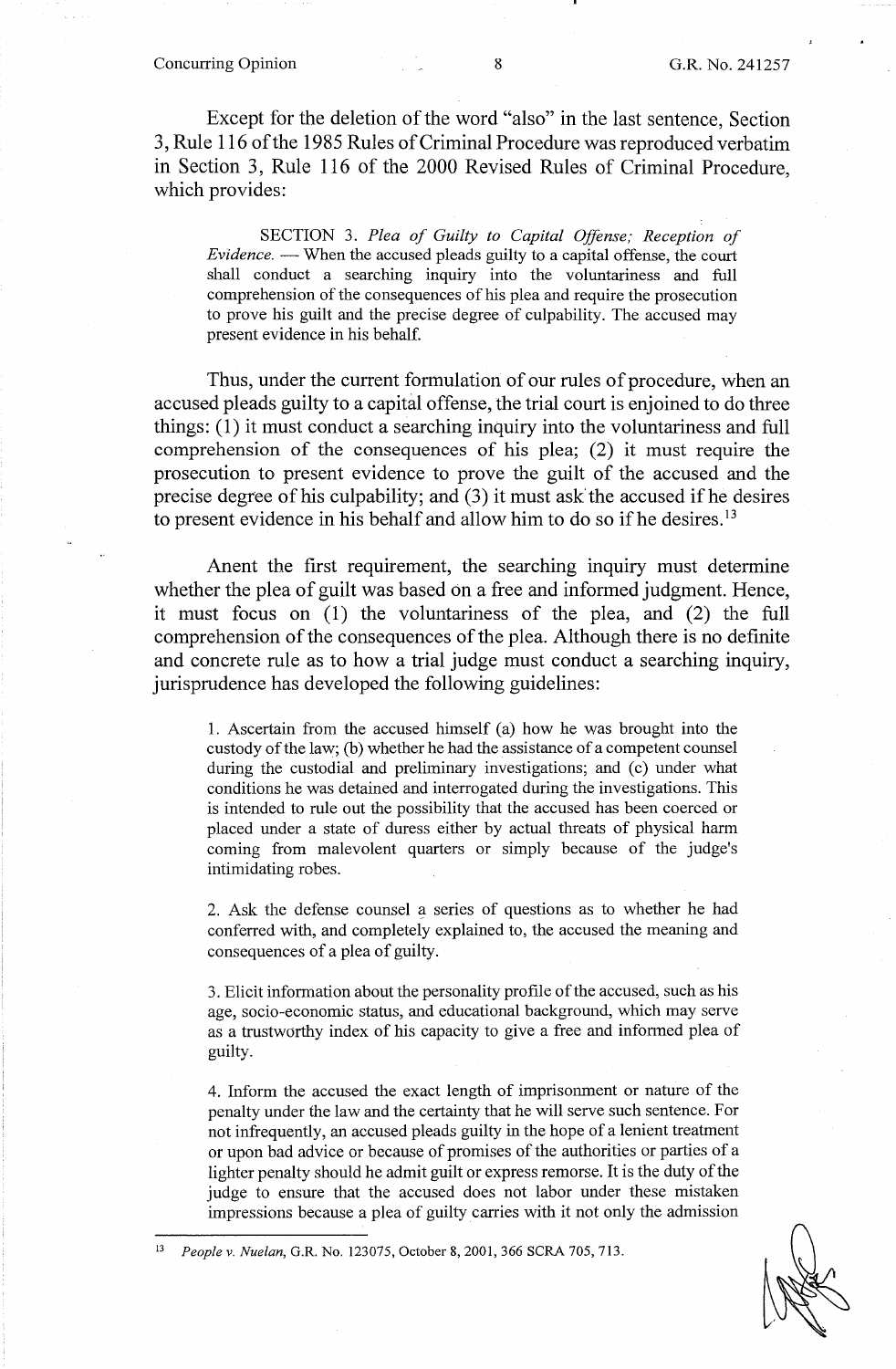of authorship of the crime proper but also of the aggravating circumstances attending it, that increase punishment.

5. Inquire if the accused knows the crime with which he is charged and fully explain to him the elements of the crime which is the basis of his indictment. Failure of the court to do so would constitute a violation of his fundamental right to be informed of the precise nature of the accusation against him and a denial of his right to due process.

6. All questions posed to the accused should be in a language known and understood by the latter.

7. The trial judge must satisfy himself that the accused, in pleading guilty, is truly guilty. The accused must be required to narrate the tragedy or reenact the crime or furnish its missing details.<sup>14</sup>

As to the second requirement, the rules make it mandatory for the prosecution to present evidence to prove the guilt of the accused and the precise degree of his culpability. This means that even as the accused had admitted to the commission of the crime and enters a voluntary and informed plea of guilty, the prosecution is still charged with the onus of proof to establish his guilt beyond reasonable doubt. **An accused charged with a capital offense cannot therefore be convicted based on his guilty plea alone.** A plea of guilty is only a supporting evidence or secondary basis for a finding of culpability, the main proof being the evidence presented by the prosecution to prove the accused's guilt beyond reasonable doubt. **Once an accused charged with a capital offense enters a plea of guilty, a regular trial shall be conducted just the same as if no guilty plea was entered.**<sup>15</sup> Thus, a guilty plea to a capital offense is not and cannot be considered a judicial admission<sup>16</sup> which requires no further proof.<sup>17</sup> Neither is it comparable to an extrajudicial confession.<sup>18</sup> An extrajudicial confession takes place prior to the start of the trial. The concern on whether the accused fully understands the consequences of his guilty plea does not come into play. Similar to a guilty plea in a capital offense, an extrajudicial confession (for any offense) is not a sufficient ground for conviction. An extrajudicial confession only forms a *prima facie* case against an accused.<sup>19</sup> To sustain a conviction, the prosecution must first establish that the extrajudicial confession is admissible, and that the same is corroborated by evidence of *corpus delicti.* <sup>20</sup>

zo RULES OF COURT, Rule 133, Sec. 3:

<sup>&</sup>lt;sup>14</sup> People v. Pastor, G.R. No. 140208, March 12, 2002 379 SCRA 181, 189-190.<br>
<sup>15</sup> People v. Besonia, G.R. Nos. 151284-85, February 5, 2004, 422 SCRA 210, 225.<br>
<sup>16</sup> See Dissenting Opinion of Justice Lazaro-Javier, p. 6.

SECTION. 4. *Judicial admissions*. - An admission, verbal or written, made by a party in the course of the proceedings in the same case, does not require proof. The admission may be contradicted only by showing that it was made through palpable mistake or that no such

admission was made.<br><sup>18</sup> *See* Dissenting Opinion of Justice Lazaro-Javier, p. 6<br><sup>19</sup> *People v. Satorre*, G.R. No. 133858, August 12, 2003, 408 SCRA 642, 648.

SECTION 3. *Extrajudicial confession, not sufficient ground for conviction.* - An extrajudicial confession made by an accused, shall not be sufficient ground for conviction, unless con-oborated by evidence of *corpus delicti.* 

See also *People v. Lim,* G.R. No. 90021, May 8, 1991, 196 SCRA 809,815.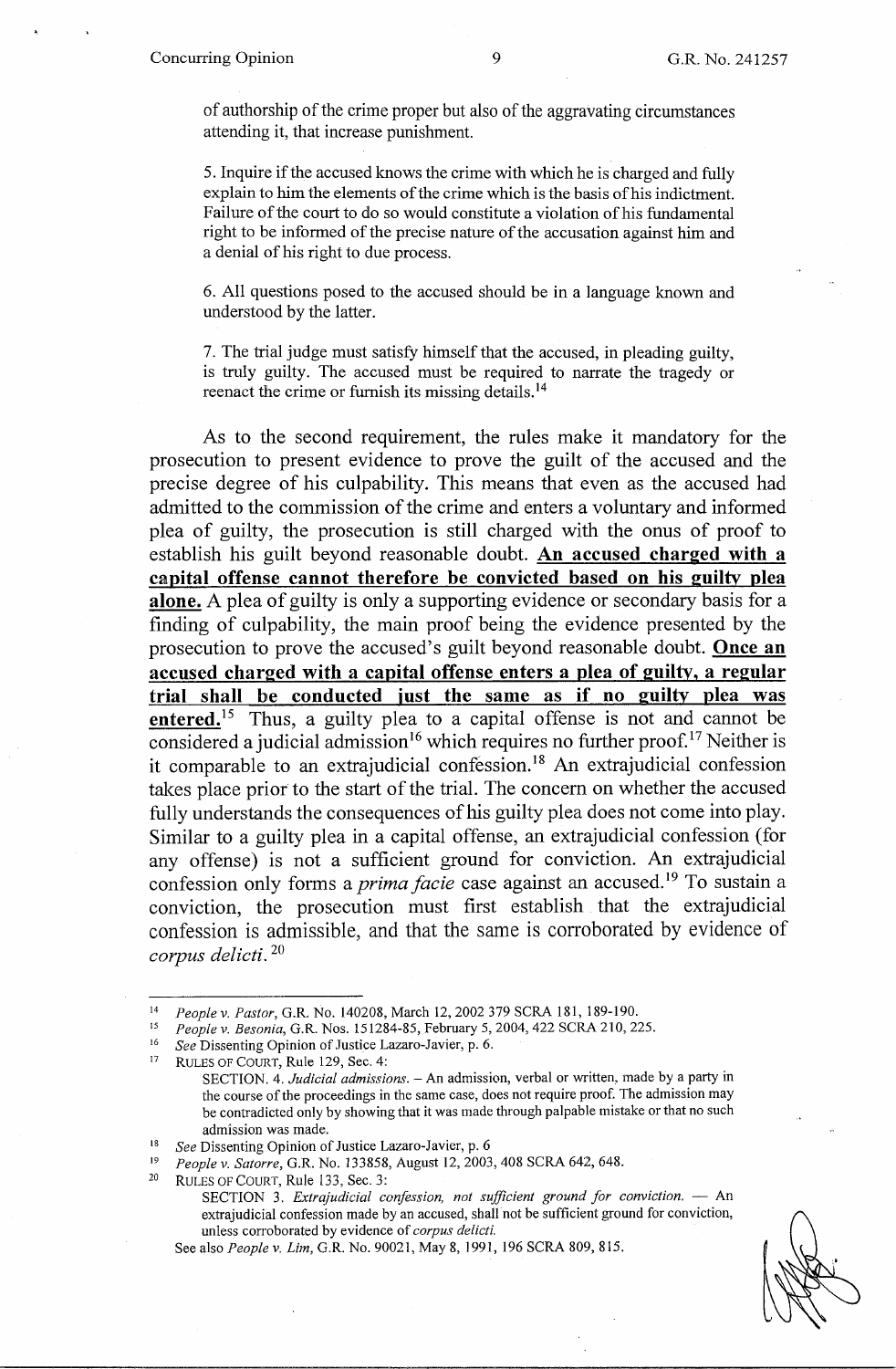### Concurring Opinion 10 G.R. No. 241257

1

At this juncture, it must be emphasized that a defective searching inquiry which results in an improvident plea under Section 3, Rule 116 of the 2000 Revised Rules of Criminal Procedure is distinct from an invalid arraignment under Section 1, Rule  $116<sup>21</sup>$  Arraignment is the formal mode and manner of implementing the constitutional right of an accused to be informed of the nature and cause of the accusation against him. The purpose of arraignment is to apprise the accused of the possible loss of freedom, even of his life, depending on the nature of the crime imputed to him, or at the very least to infonn him of why the prosecuting arm of the State is mobilized against him.<sup>22</sup> On the other hand, a searching inquiry is conducted to inquire into the voluntariness and full comprehension by the accused of the consequences of his guilty plea. It entails more than informing the accused that he faces a jail term, but also the exact length of imprisonment under the law and the certainty that he will serve time at the national penitentiary or a penal colony. This is because an accused often pleads guilty in the hope of a lenient treatment, or upon bad advice, or because of promises of the authorities or parties of a lighter penalty should he admit guilt or express remorse.<sup>23</sup> Verily, the purpose of an arraignment is different from that of a searching inquiry. Arraignment is aimed at informing the accused of the charges against him or her so that he or she can properly prepare his or her defense while the conduct of a searching inquiry (after the accused pleads guilty) is intended to remove any erroneous impression of the accused that a lighter penalty will be meted out if he or she pleads guilty.

While an invalid arraignment necessarily results in an improvident plea since an accused cannot enter a proper plea unless he or she understands the charges against him or her, the reverse is not true: an improvident plea is not always preceded by an invalid arraignment. It may happen that an accused was informed of the nature and cause of the accusation against him or her but nonetheless enters an improvident guilty plea because he or she mistakenly believes that he or she will get a lighter sentence by doing so. Hence, the principle that a conviction cannot stand on an invalid arraigmnent (because it amounts to a violation of the constitutional right of the accused to be infonned of the nature and cause of the accusation against him or her) does not invariably apply to instances where an accused makes an improvident guilty plea.

Therefore, the absence of the first requirement, as in this case — where there is no proof that an inquiry as to the voluntariness of the plea of guilty was conducted by the judge  $\frac{1}{\sqrt{2}}$  does not automatically render the criminal proceedings defective and invalid, which would necessitate a remand of the case to the trial court. To insist otherwise would render nugatory a legal tradition that was finally ensconced in the 1985 Rules of Criminal Procedure and carried over and reiterated in the 2000 Revised Rules of Criminal Procedure. To stress, the requirement under the rules that the prosecution prove beyond reasonable doubt the guilt of the accused in instances where the



<sup>&</sup>lt;sup>21</sup> See Dissenting Opinion of Justice Perlas-Bernabe, pp. 2-6.<br><sup>22</sup> People y Pangilinan G R No. 171020 March 14, 2007, 5

<sup>22</sup>*People v. Pangilinan,* G.R. No. 171020, March 14, 2007, 518 SCRA 358,371.

<sup>23</sup> *People v. Bello,* G.R. Nos. 130411-14, October 13, 1999, 316 SCRA 804, 813-814.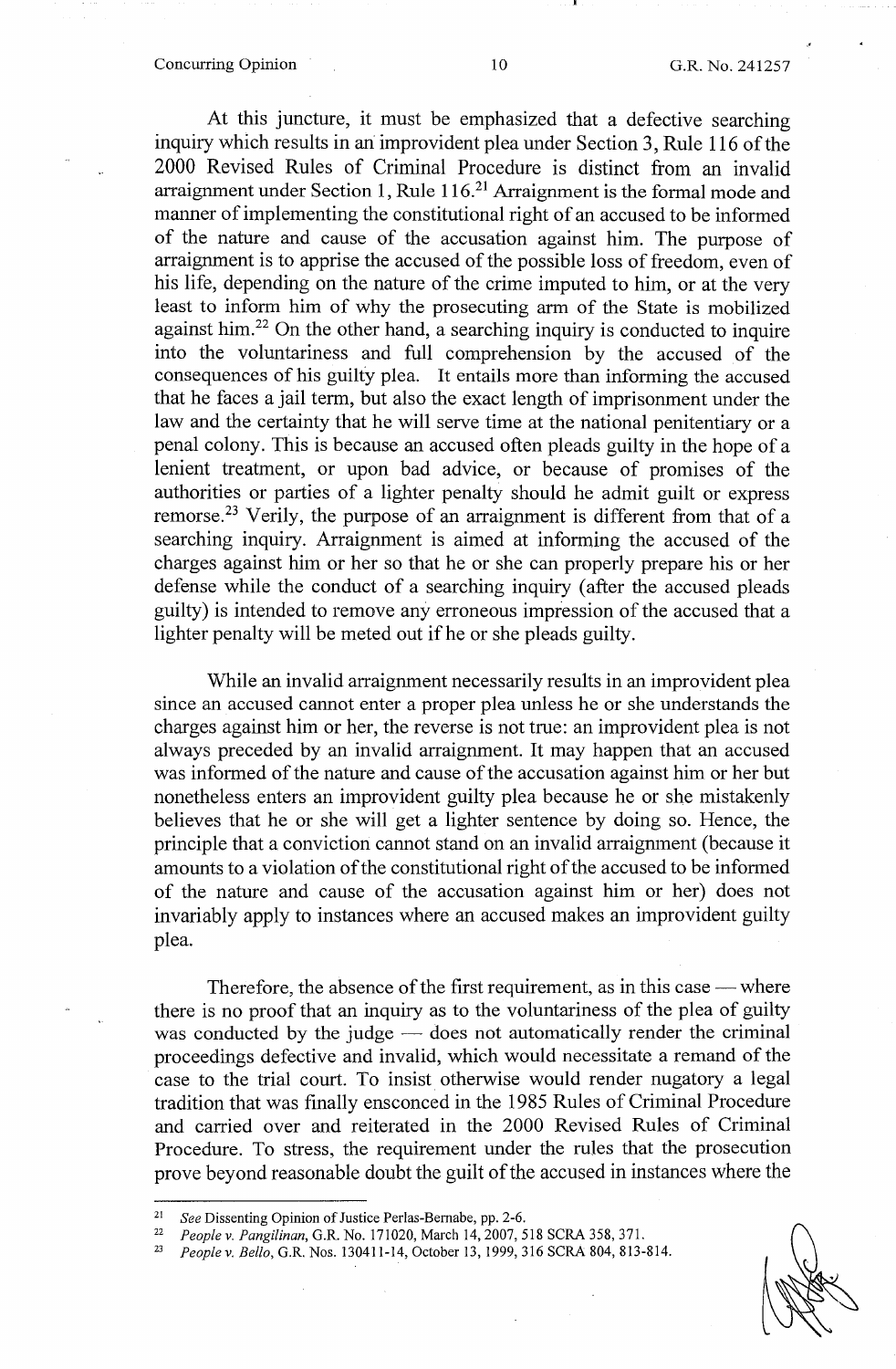#### Concurring Opinion 11 G.R. No. 241257

latter pleads guilty to a capital offense *is* the safeguard against an improvident plea. Regardless of the improvident plea of the accused, there should be on record evidence to determine whether the accused is guilty beyond reasonable  $d$ oubt  $-$  as the prosecution is required to present such evidence under the rules. The remand then of the case based solely on the improvident guilty plea of the accused would effectively be a retrial of the case: the accused would have to *again* enter his plea; the prosecution would have to *again* establish the guilt of the accused; and the accused would have to *again* prove his defenses - a useless and impractical exercise that is unfair and oppressive to both the prosecution and the accused.

Again, it bears to emphasize that the mandatory taking of the prosecution's evidence, under the second requirement, persists, as indeed, this was adopted into our rules of procedure precisely to safeguard against an improvident plea of the accused *and* to allow the trial court, and subsequently the reviewing court, to make its own determination as to the guilt and culpability of the accused, independent of the guilty plea  $-$  improvident or otherwise. In fact, based on prevailing jurisprudence, our jurisdiction does not subscribe to a *per se* rule that once a plea of guilty is deemed improvidently made that the case is at once remanded to the trial court.<sup>24</sup>

Thus, as it stands, **in capital offenses, there is effectively no**  difference between a plea of guilty or not guilty  $-$  that is, in both **instances, the prosecution is required to present evidence to prove the guilt of the accused beyond reasonable doubt.** An accused who made an improvident plea of guilty may nonetheless be found guilty of the crime charged if, independent of the improvident plea, the evidence adduced by the prosecution establishes his guilt beyond reasonable doubt. In the same vein, **an. accused who made an improvident plea must perforce be acquitted if the prosecution failed to establish his guilt beyond reasonable doubt.** 

In *People v. Enciso25 (Enciso),* a case tried before the 1985 Rules of Criminal Procedure,<sup>26</sup> when the taking of evidence was not even mandatory, the Court acquitted therein accused despite pleading guilty to robbery with homicide — a capital offense. The trial court, in accordance with practice and a long line of jurisprudence, required the prosecution to present evidence to prove the guilt of the accused, and thereafter found the accused guilty of the crime charged. On appeal, the Court acquitted the accused upon finding that the prosecution's evidence fell short of proving the guilt of the accused beyond reasonable doubt. The Court said:

<sup>24</sup>*People v. Molina,* G.R. Nos. 141129-33, December 14, 2001, 372 SCRA 378,388. 25 G.R. No. 77685, April 15, 1988, 160 SCRA 728. 26 1985 RULES OF CRIMINAL PROCEDURE, Rule 116, Sec. 3 reads:

SECTION 3. Plea of Guilty to Capital Offense; Reception of Evidence. - When the accused pleads guilty to a capital offense, the court shall conduct a searching inquiry into the voluntariness and full comprehension of the consequences of his plea and require the prosecution to prove his guilt and the precise degree of culpability. The accused may also present evidence in his behalf.

Except for the deletion of the word "also" in the last sentence, Section 3, Rule 116 of the 1985 Rules of Criminal Procedure was reproduced verbatim in Section 3, Rule 116 of the 2000 Revised Rules of Criminal Procedure.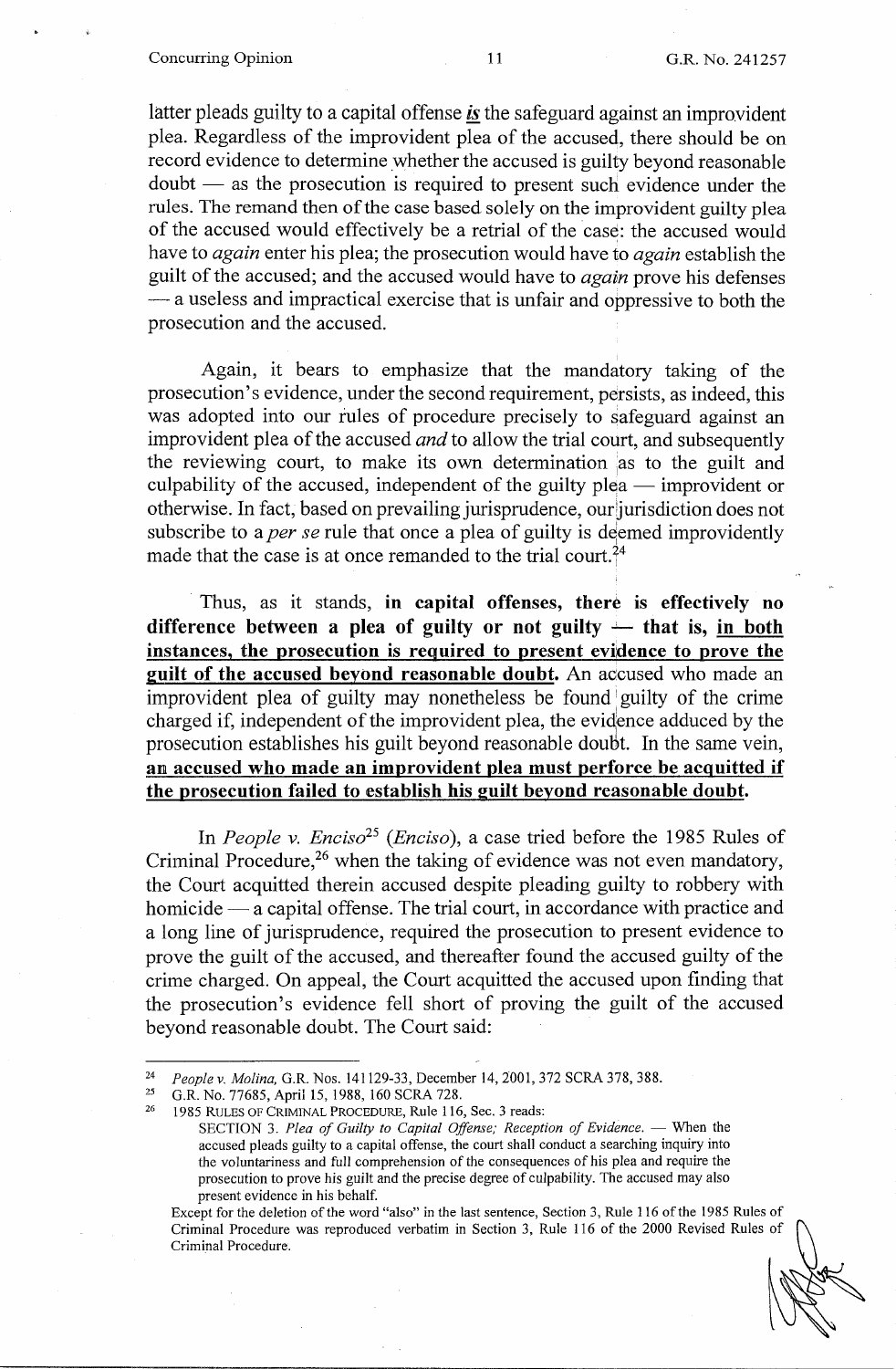#### Concurring Opinion 12 G.R. No. 241257

-•

It should be noted that the two accused Nestor Enciso and Jessie Suyong pleaded guilty to the offense charged in the information. And they have not questioned the validity of this plea. It should likewise be noted that conspiracy is alleged in the information. A plea of guilty constitutes an admission of the crime and the attendant circumstances alleged in the information. Nonetheless, despite Enciso's and Suyong's pleas of guilty, We believe the pleas must not be taken against them, for as clearly **borne out by the evidence presented, said guilt has not actually been proved beyond reasonable doubt.** The fact that they did not appeal is of no consequence, for after all, this case is before Us on automatic review (that is whether appeal was made or not). Accordingly, both Enciso and Suyong are ACQUITTED on reasonable doubt.

In the same vein and on reasonable doubt, the third accused Balasbas is ACQUITTED on reasonable doubt.<sup>27</sup>

I find the Court's ruling in *Enciso* applicable to this case.

Similarly, Pagal entered a plea of guilty to murder  $-$  a capital offense. After arraigmnent, trial ensued and the prosecution was granted by the trial court in no less than four separate hearing dates, spread from November 17, 2010 until July 20, 2011, to present evidence to establish the guilt of Pagal. Despite being given eight months to do so, the prosecution failed miserably to produce any evidence. In other words, the prosecution utterly failed to discharge its burden to prove the guilt of Pagal beyond reasonable doubt ( as it could not have established the guilt of Pagal) for failure to present any evidence. The total absence of proof against Pagal warrants his acquittal in this case.

*A remand of the case to the trial court applies only when there is a deprivation of due process or undue prejudice to the accused.* 

I am not unaware of existing jurisprudence where the Court had remanded the case to the trial court for re-arraignment and further proceedings after finding that the plea of guilty of the accused to a capital offense had affected trial proceedings.

In *People v. Abapo*<sup>28</sup> (*Abapo*), the Court held that the prosecution was prejudiced by the improvident guilty plea of therein accused:

x x x However, after a careful examination of the records of this case, we find that the improvident plea of guilt of the accused-appellant has affected the manner by which the prosecution conducted its presentation of the evidence. The presentation of the prosecution's case was lacking in assiduity and was not characterized with the meticulous attention to details that is necessarily expected in a prosecution for a capital offense. The state prosecutor in his examination of the victim was evidently concerned only with proving the respective dates of the commission of the repeated rapes,

Supra note 25 at 734-735. Emphasis and underscoring supplied.<br>G.R. Nos. 133387-423. March 31, 2000, 329 SCRA 513.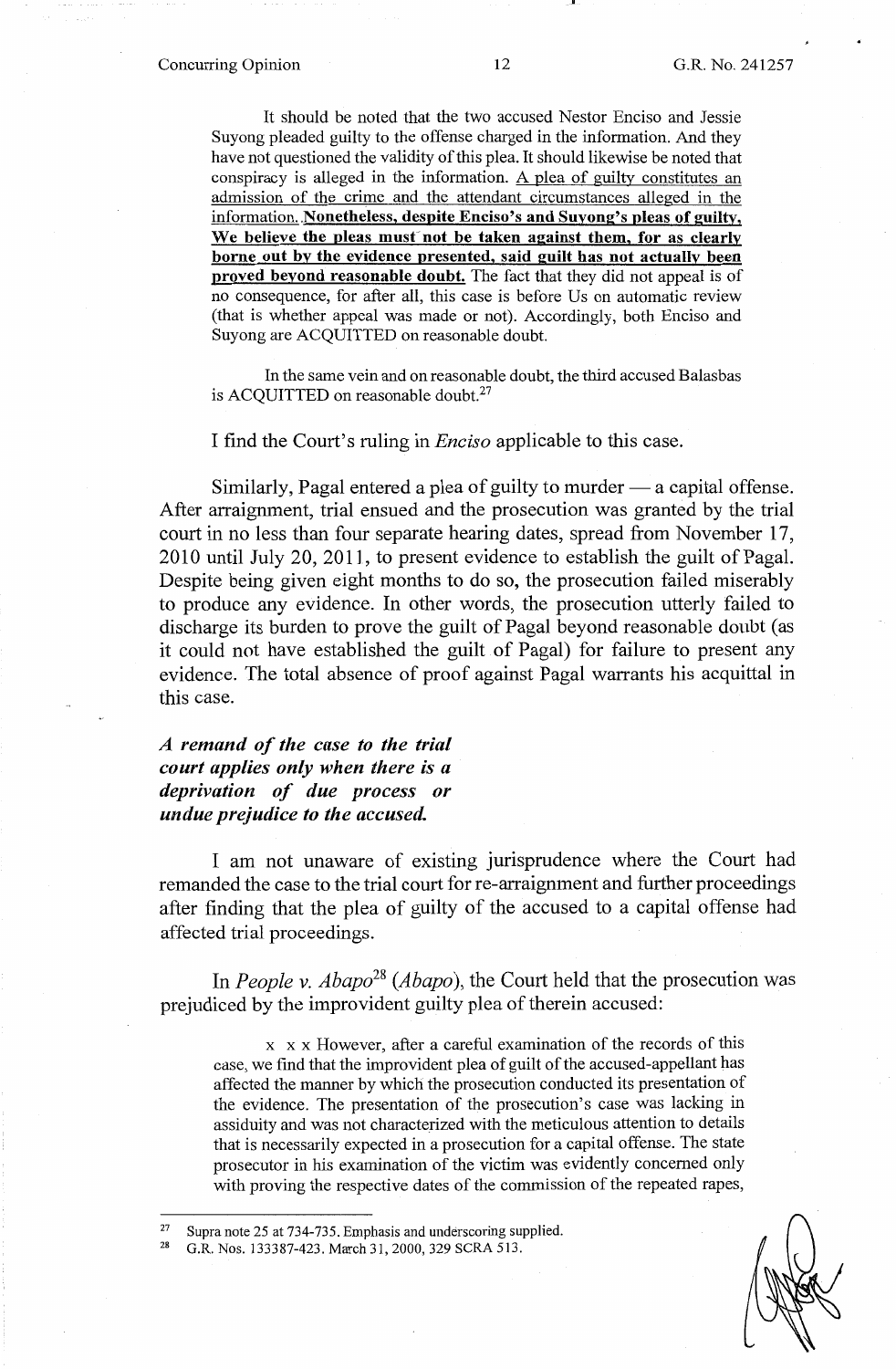and did not attempt to elicit details about the commission of each rape that would satisfy the requirements for establishing proof beyond reasonable doubt that the offenses charged have in fact been committed by the accused. It is clear to our mind that the prosecution did not discharge its obligation as seriously as it would have had there been no plea of guilt on the part of the accused. x x x

**xxxx** 

It will be seen that with the above admission made by the defense counsel, the prosecution desisted from availing of the opportunity to fully submit its case. The improvident plea of guilt had adversely influenced the prosecution's presentation of evidence.<sup>29</sup>

In *People v. Durango*<sup>30</sup> (*Durango*), the Court found that the defense was prejudiced by the improvident guilty plea of therein accused:

This Court, in the recent case of *People vs. Tizon,* has expressed the rationale behind the rule and it is, at bottom  $-$ 

> x x x that no accused is wrongly convicted or erroneously sentenced. It constantly behooves the courts to proceed with utmost care in each and every case before them but perhaps nothing can be more demanding of judges in that respect than when the punishment is in its severest form  $-$  death x xx.

xxxx

The records would show that thenceforth defense counsel spoke not one word. Nor would it appear that the trial court gave defense counsel or the accused any chance to talk for when the prosecutor ended his direct examination of Noniebeth, the latter was thereupon simply excused and the court forthwith declared the case submitted for decision. x x x

xxxx

The improvident plea, followed by an abbreviated proceeding, with practically no role at all played by the defense, is just too meager to accept as being the standard constitutional due process at work enough to forfeit a human life.<sup>31</sup>

In *People v. Molina32 (Molina),* the Court ruled that both the prosecution and the defense were prejudiced by the improvident guilty plea of therein accused:

After a careful examination of the records, we find that the improvident plea of guilt of accused-appellant has affected the manner by which the prosecution and the defense conducted its presentation of the evidence, and the trial court in carefully evaluating the evidence on record. Remand of Crim. Cases Nos. 99-02817-D, 99-02818-D, 99-02819-D, 99-

<sup>29</sup> Id. at 523-526.<br>
30 G.R. Nos. 135438-39, April 5, 2000, 329 SCRA 758.<br>
31 Id. at 764, 767.<br>
32 G.R. Nos. 141129-33, December 14, 2001, 372 SCRA 378.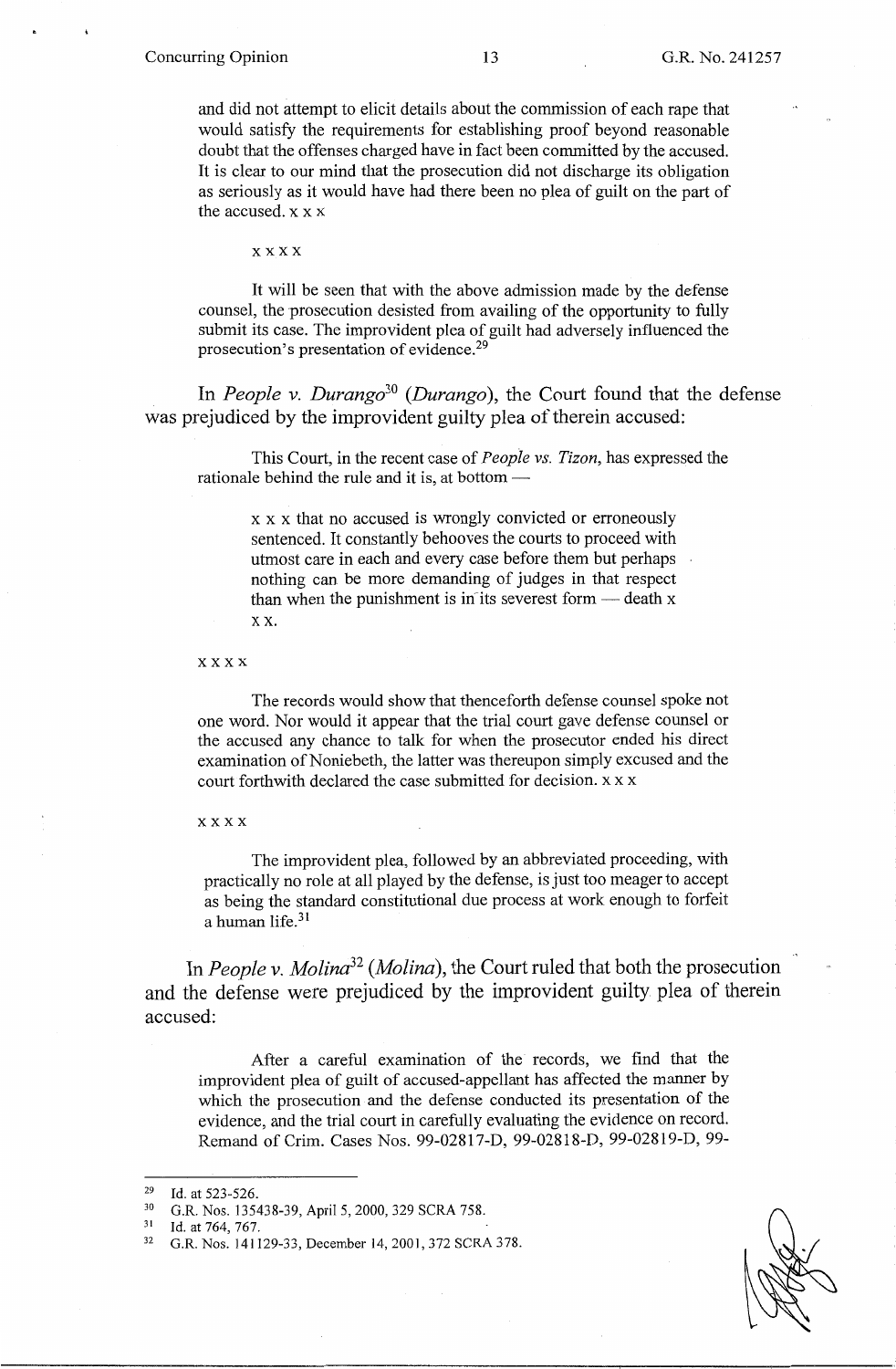02820-D and 99-02821-D for re-arraignment and further relevant proceedings is therefore proper. *First,* **the prosecution failed to lay the proper foundation for the introduction of the alleged handwritten letter**  of accused-appellant acknowledging his guilt for the rape of his **daughter.** This could very well be attributed to the fact that this letter was introduced only after accused-appellant pleaded guilty to the accusations for which reason the prosecution no longer endeavored to elicit the proper foundation for this evidence.

#### xxxx

*Second,* the presentation of the prosecution's case was lacking in assiduity and was not characterized with the meticulous attention to details that is necessarily expected in a prosecution for a capital offense.  $x x x$ 

#### xxxx

*Third,* the prosecution could very well clarify why on I March 1999 after accused-appellant's wife saw him and Brenda sleeping side by side and after she confronted his husband about it and was told by her daughter that "if I will tell it to you, my father will kill us," accused-appellant was still allegedly able to attempt a rape on his daughter on the same date. x x X

*Fourth,* neither the defense nor the prosecution elicited from the private complainant whether the accusations for incestuous rape and attempted rape were in a manner colored by the seething allegations in the transcript of stenographic notes that accused-appellant was a violent person towards his family, most especially his wife who is Brenda's mother. xx X

*Fifth*, the improvident plea appears to have sent the wrong signal to the defense that proceedings thereafter would be abbreviated. There was thus a perfunctory representation of accused-appellant as shown by (a) his counsel's failure to object to and correct the irregularities during his client's re-arraignment; (b) his failure to question the offer of the alleged letter wherein accused-appellant acknowledged his authorship of the dastardly crimes; ( c) his failure to present evidence in behalf of accused-appellant or to so inform the latter of his right to adduce evidence whether in support of the guilty plea or in deviation therefrom; (d) his failure to object to his client's warrantless arrest and the designation of the crime in Crim. Case No. 99-02821-D as attempted rape when the evidence may appear not to warrant the same; and, (e) his failure to file a notice of appeal as regards Crim. Case No. 99-02821-D to the Court of Appeals for appropriate review. This Court perceives no reasonable basis for excusing these omissions as counsel's strategic decision in his handling of the case.<sup>33</sup>

In *People v. Ernas*<sup>34</sup> (*Ernas*), the Court found supposed errors committed by the trial court subsequent to the improvident guilty plea entered by therein accused:

With the plea of guilty entered by the appellant on the three counts of rape, the prosecution opted to dispense with the direct testimony of the complaining witnesses and formally offered the following exhibits:

<sup>&</sup>lt;sup>33</sup> Id. at 389-393. Emphasis and underscoring supplied.<br><sup>34</sup> G.R. Nos. 137256-58, August 6, 2003, 408 SCRA 391.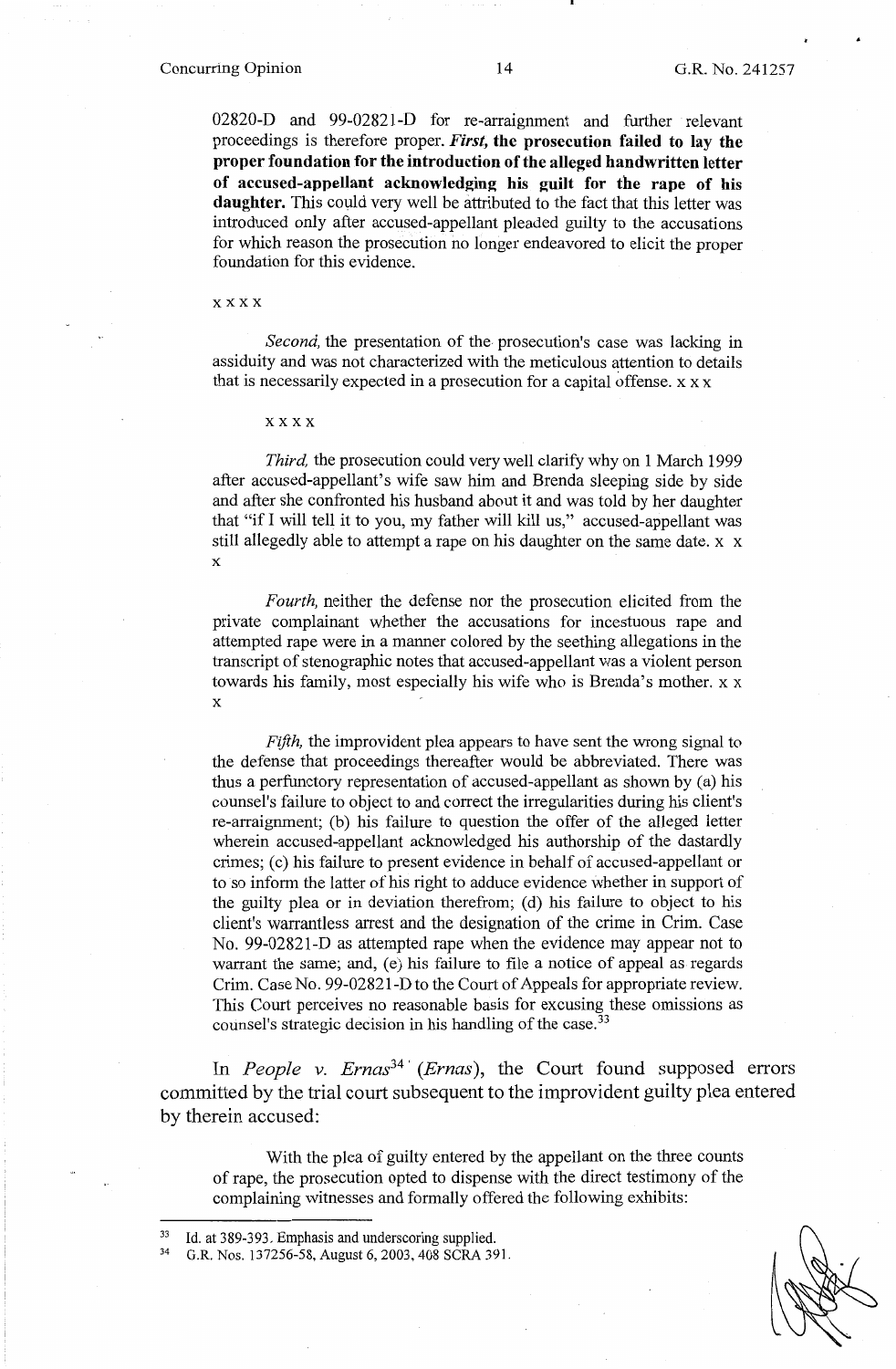### xxxx

Appellant has made an improvident plea of guilty.

#### xxxx

Fourth, the Judge should have asked appellant to recount what he exactly did to show that he fully understood the nature of the crimes filed against him. Moreover, as already stated, the trial judge failed to require the prosecution to present its evidence. We have consistently held that the taking of the testimony is the prudent and proper course to follow for the purpose of establishing not only the guilt but also the precise degree of culpability of the accused taking into account the presence of other possible aggravating or mitigating circumstances  $-$  and thereafter, to make the accused present his own evidence x x x.

xxxx

It must be stressed that under the 1985 Rules of Criminal Procedure, a conviction in capital offenses cannot rest alone on a plea of guilt. The prosecution evidence must be sufficient to sustain a judgment of conviction independently of the plea of [guilty].

We, therefore, cannot accept as valid the plea of guilty entered by the appellant to the three charges of rape. His re-arraignments as to the three charges are fatally flawed. The trial court erred in believing that the questions propounded to the appellant and the latter's answers as well as the documentary exhibits offered by the People would aid it in determining whether the accused really and truly understood and comprehended the meaning, full significance and consequences of his plea.

It likewise erred in allowing the prosecution to dispense with the testimonies of the complaining witnesses. As we have ruled, even if the trial court is satisfied that the plea of guilty was entered with full knowledge of its meaning and consequences, the introduction of evidence to establish the guilt and the degree of culpability of the accused is still required. Judges therefore must be cautioned, toward this end, against the demands of sheer speed in disposing of cases, for their mission after all, and as has been time and again put, is to see that justice is done.<sup>35</sup>

Based on the foregoing, the Court had, in the foregoing cases, gone out of its way to find reasons to remand the cases to the trial court for perceived prejudices caused to and tactical errors committed by the prosecution, defense, and even the trial court judge in the conduct of trial. The Court remanded the cases to essentially allow the prosecution to correct its mistakes and present evidence to prove the guilt of the accused.

However, in light of the now mandatory duty of the prosecution to present evidence to establish the guilt of an accused who pleads guilty to a capital offense, I believe the foregoing cases are no longer controlling.

Id. at 307-402. Emphasis supplied.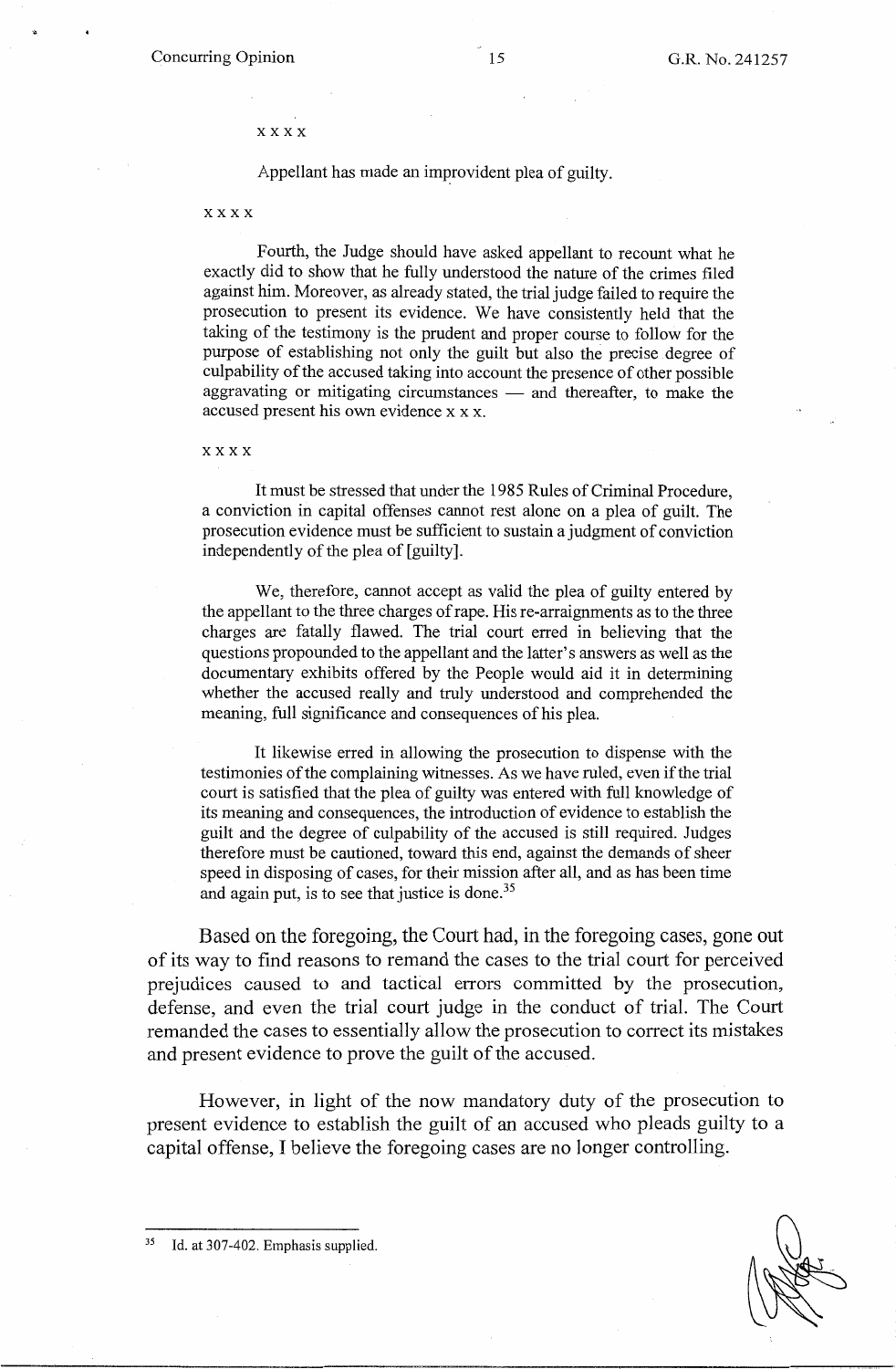### Concurring Opinion 16 G.R. No. 241257

Stripped to the basics, the prosecution in *Abapo* and *Molina* simply failed to present sufficient evidence to prove the guilt of the accused beyond reasonable doubt. In *Ernas,* the trial court judge did not require the prosecution to present evidence. The prosecution's error in dispensing with the direct testimony of the other witnesses and its mistaken reliance on its documentary exhibits should have resulted in the acquittal of the accused. To drive home the point, in these cases, had the accused pleaded "not guilty," he or she would have been entitled to an acquittal. If the Court were to still follow the foregoing cases, an accused is better off pleading not guilty to a capital offense. Otherwise, he would risk a remand of his case to the trial court to give the prosecution another chance to prove his guilt beyond reasonable doubt. It is my submission that this should not be the rule because the basic right of an accused to be presumed innocent until proven guilty applies even after he or she enters a guilty plea to a capital offense. The convoluted approach adopted in these cases of remanding cases to the trial court jeopardizes this right of the accused guaranteed by no less than our Constitution.

Moreover, the past practice of remanding cases to the trial court could be justified prior to the 1985 Rules of Criminal Procedure because the taking of evidence ( upon a guilty plea to a capital offense) then was discretionary. In instances where the Court entertained doubts as to the validity of the guilty plea of the accused, it had no basis for review because no evidence was presented during trial. Thus, remand of the cases was necessary.

The Court should not revert back to the rules enunciated in the foregoing cases because under the 2000 Revised Rules of Criminal Procedure, the taking of evidence after a guilty plea to a capital offense is made mandatory. Regardless of the plea of the accused, the prosecution is required to prove his or her guilt with proof beyond reasonable doubt. A guilty plea is merely a supporting evidence in favor of the prosecution.<sup>36</sup> Hence, if the prosecution fails to present proof beyond reasonable doubt for any reason whatsoever, the accused should be acquitted  $-$  regardless of his or her guilty plea.

It should thus be clear that with the current *ponencia,* decided *en bane,*  the rulings in *Abapo, Durango, Molina* and *Ernas* are, as they ought to be considered, abandoned.

In this regard, while I agree with the guidelines<sup>37</sup> stated in the *ponencia* as to the application of Section 3, Rule 116 at the trial stage, I submit, however, that the Court should only remand cases for retrial in situations when the prosecution was **completely deprived** of its right to present evidence *and*  when **undue prejudice is caused to the accused** such as in *Durango,* where the defense lawyer's failure to assert and protect the rights of the accused was flagrant and manifest. I believe a remand is proper in these instances because

*\_\_ i* 

<sup>36</sup>*People v. Besonia,* supra note 15 at 225.\_ 37 See *ponencia,* pp. 50-52.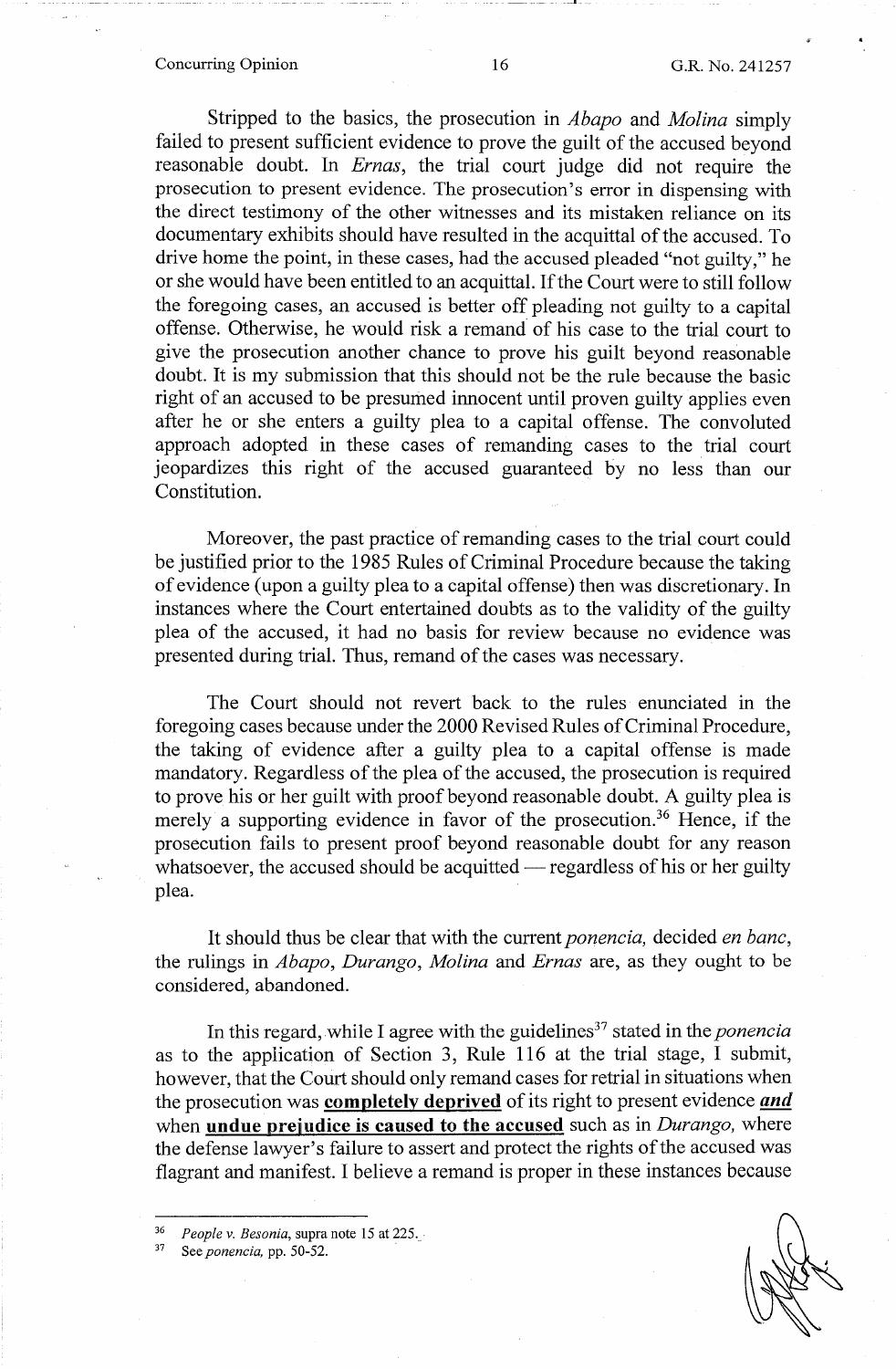it involves a violation of due process and a deprivation of the right of the accused to defend himself. Further, the latter exception is in recognition of the inherent imbalance in our criminal justice system with the scales tipped against the accused:

The presence and participation of counsel in criminal proceedings should never be taken lightly. Even the most intelligent or educated man may have no skill in the science of the law, particularly in the rules of procedure, and, without counsel, he may be convicted not because he is guilty but because he does not know how to establish his innocence. The right of an accused to counsel is guaranteed to minimize the imbalance in the adversarial system where the accused is pitted against the awesome prosecutory machinery of the State. Such right proceeds from the fundamental principle of due process which basically means that a person must be heard before being condemned.<sup>38</sup>

The imbalance is even greater when an accused pleads guilty to a capital offense. Since the accused has already admitted the crime, the defense is left with the task of mitigating the consequences of the guilty plea. This is when counsel of the accused is called upon to be more vigilant and protective of the rights of his client.

# *Remanding the instant case for retrial run the risk of violating the constitutional right to speedy disposition of cases.*

Finally, I find that remanding the cases to the trial court violates the accused's right to speedy trial.

One of the factors used in determining whether there is a violation of the accused's right to speedy trial is the prejudice to the accused caused by the delay in the proceedings. Prejudice is determined through its effect on three interests of the accused that the right to a speedy trial is designed to protect, which are: (i) to prevent oppressive pretrial incarceration; (ii) to minimize anxiety and concern of the accused; and (iii) to limit the possibility that the defense will be impaired.39 **Of these, the most serious is the last, because the inability of** a **defendant to adequately prepare his case skews the fairness of the entire system.** <sup>40</sup>

Here, the prosecution was given a total of eight months to present its evidence but it failed to do so. Pagal already pleaded guilty to the charge of murder. That there is nothing on record to explain why the prosecution did not present any evidence is irrelevant. The burden to prove the guilt of the accused falls on the prosecution even when an accused pleads guilty to a capital offense. Again, the rules *require* the prosecution to present evidence to prove the guilt of the accused despite a guilty plea. Thus, there is no need

<sup>38</sup>*Peoplev.Santocildes,Jr.,G.R.No.109149,December21,* 1999,321 SCRA310,315-316. 39 *People v. Domingo,* G.R. No. 204895, March 21, 2018, 859 SCRA 564, 567.

<sup>4</sup> ° *Coscolluela v. Sandiganbayan,* G.R. No. 191411, July 15, 2013, 701 SCRA 188,200.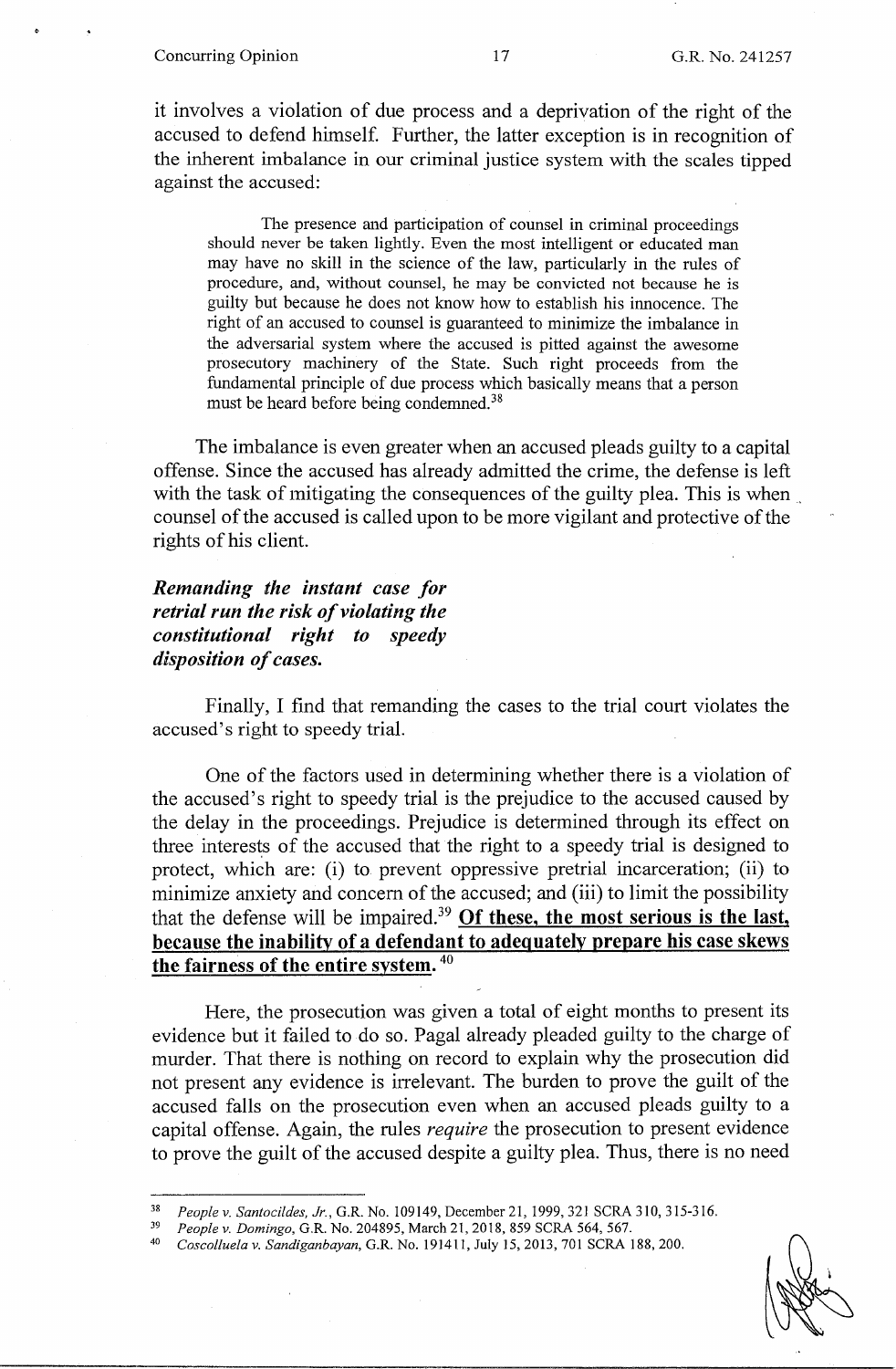# Concurring Opinion 18 18 G.R. No. 241257

for the trial court to inquire as to why the prosecution was not able to present any evidence. Had it the intention to present evidence, the prosecution could have made its case before the trial court and asked for additional hearing dates. But it did not. The fact of the matter is that the prosecution failed to present any evidence despite all the time and opportunity given to it. Pagal was therefore already prejudiced when the prosecution failed to present its evidence during all the settings given to it by the court.

To now remand the case to the trial court *(after nine years that this case has languished on appeal)* and compel Pagal to undergo essentially a new trial, through no fault of his own, and to allow the prosecution another chance, would only further aggravate the prejudice to Pagal caused by the delay in the trial of his case. Here, since the prosecution did not present any evidence, the defense saw no need to present evidence of its own. Remanding the case would mean that Pagal would have to build his defense evidence all over again almost a decade after the trial court convicted him. Indeed, **the objective of the right to speedy trial is to assure that an innocent person may be free from the anxiety and expense of litigation or, if otherwise, of having his guilt determined within the shortest possible time compatible with the presentation and consideration of whatsoever legitimate defense he may interpose. This looming unrest as well as the tactical disadvantages carried by the passage of time should be weighed against the State and in favor of the individual.<sup>41</sup>**

*The Court should enjoin trial courts to strictly comply with Section 3, Rule 116.* 

It has been suggested by some members of the Court that Section 3, Rule 116 of the Rules of Court should be revisited and amended by codifying a second-stage searching inquiry in cases where the prosecution fails to adduce evidence despite being required by the rules to do so or, alternatively, by completely removing the rule of requiring the prosecution to prove an accused's guilt beyond reasonable doubt despite the latter's guilty plea.<sup>42</sup>

As to the first proposition, I find it unnecessary to add another layer of searching inquiry only to find out why the prosecution cannot present evidence to prove the guilt of the accused even though it is specifically required by the rules to do so. It begs the question: What comes after the searching inquiry? Should the trial court dispense with the presentation of evidence by the prosecution if the latter were able to give sufficient reason for its failure to prove the guilt of the accused? To my mind, adding a second tier of searching inquiry after the prosecution fails to present evidence, without providing any reason therefor, is to unduly favor the State and reward the prosecution's ineptitude to comply with its mandate to prove an accused's guilt beyond reasonable doubt.

<sup>41</sup> Id. at 199-200. 42 *See* Opinion of Justice Lazaro-Javier, pp. 5-6.